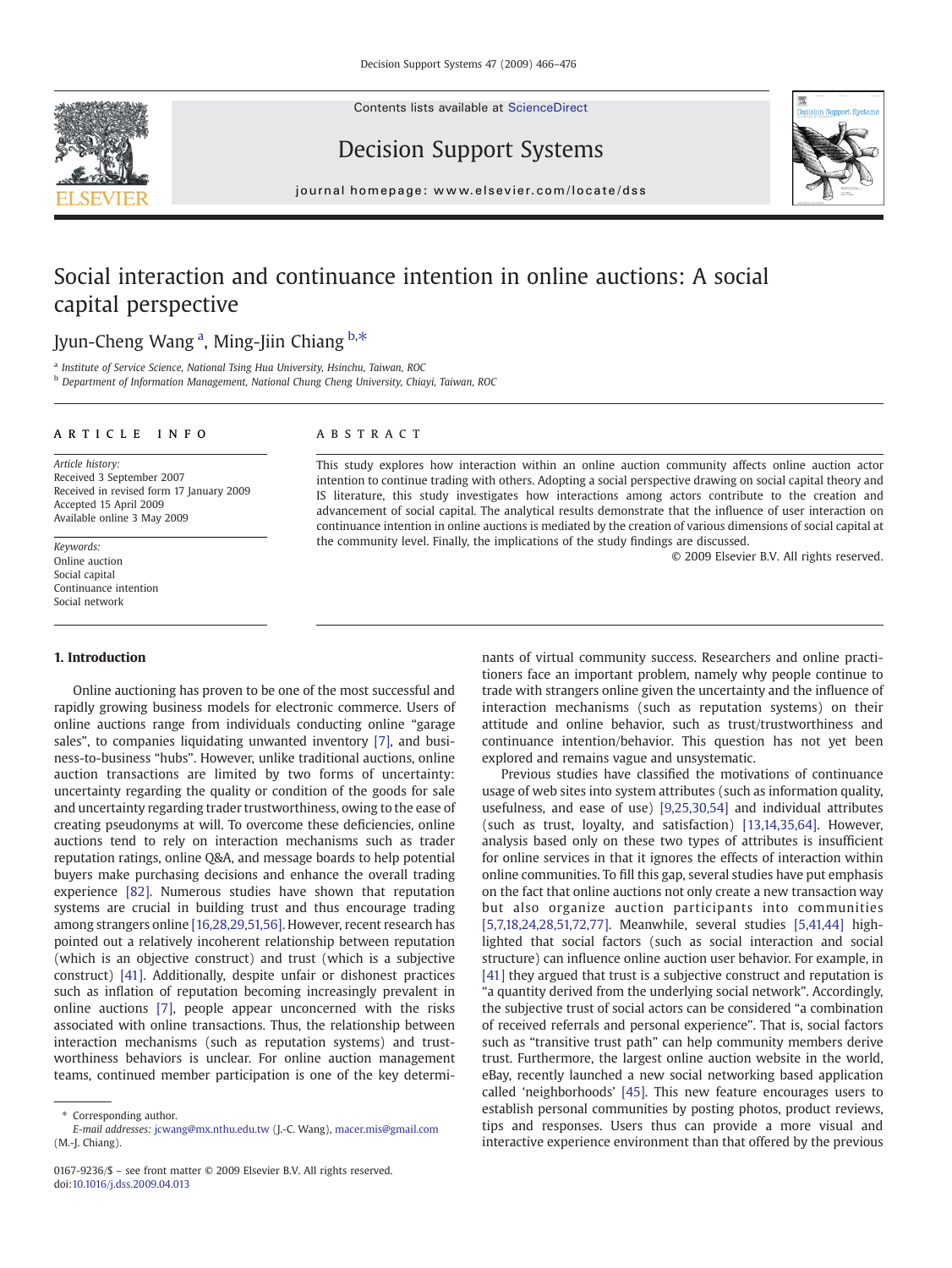text interface, enhancing member usage of auction services. This news reveals that examining social factors of an online community can shed light on user online interaction behaviors. However, despite all the attention paid to this area, there have been few empirical studies examining continuance intention of web sites by adopting the perspective of social interaction in online communities. To incorporate the possible influence of interaction on behaviors online, this study adopts a social perspective by examining both the nature of online interaction and the social context of individual interactions. This perspective resonates with the following studies that draw attention to the importance of social environments.

First, Lamb et al. [\[46\]](#page--1-0) suggested that theories regarding the use of information and communication technologies (ICTs) should consider the importance of complex social environments. Lamb contended that most users of ICTs applications interact with others in multiple social contexts, and thus IS researchers should conceptualize ICTs users as social actors to "more accurately portray the complex and multiple roles that people fulfill while adopting, adapting, and using information systems." In online auction environments, interaction between buyers and sellers can be considered an example of voluntary associations using ICTs. Such voluntary behavior can be one of the sources nurturing norms, trust, and other collective resources that are essential to community growth [\[50,62,69\]](#page--1-0). In examining the drivers of community-based ICTs, the social interaction perspective helps shift the focus from the individual to the community level and thus helps in considering the interplay between individuals and the community. In the light of social interaction within online communities, the following sections consider the term "social actor" to represent online auction players who may act as sellers, buyers, or both.

Second, most studies of trust in online business models have tended to focus on trust as an antecedent to initial web usage or acceptance, and have devoted little attention to its effects on continued usage. Previous studies [\[6,7,21,35,59,64\]](#page--1-0) have identified various types of trust: personality-based trust [\[35,83\]](#page--1-0), knowledgebased trust [\[70\],](#page--1-0) institution-based trust [\[35,65,83\]](#page--1-0), calculative-based trust [\[65\]](#page--1-0), cognition-based trust [\[35\]](#page--1-0), and relational trust [\[65,70,83\].](#page--1-0) Furthermore, trust has been identified as a crucial influence on risky transactional relationships, such as online transactions. For example, in the study of Pavlou and Gefen [\[35,59\]](#page--1-0), institutionalization of trust, such as market-driven reputation systems or third-party involvement, was considered a primary means of creating effective online marketplaces. Their study suggested the importance of establishing trust mechanisms in attracting traders, whether naive or experienced, who have not previously traded in a specific marketplace. While trust mechanisms are essential in attracting first time traders, it is interesting to consider why two auction sites with identical trust mechanisms may not achieve equivalent success in fostering communities. To understand why online auction actors continue to participate in online auction communities and conduct business with strangers, it is necessary to go beyond the antecedents to initial trust and examine the causes of continuance intention. This study focuses on the social context within which an online site mobilizes sense of community to improve trust relationships.

This study attempts to understand how interaction within an online auction community affects the intention of the online auction actors to continue trading. This study views online auction sites as social contexts for interaction among social actors, namely traders. The process of linking social interaction and intention to continue a relationship involves numerous interrelated factors. Among possible approaches, this study draws upon social capital theory to propose and empirically examine a research model of continuance intention. Previous studies employed the concept of social capital to assess the quality of relationships resulting from social interactions within communities and how they affect the ability of actors to achieve shared goals [\[4,63\].](#page--1-0) Social capital is sometimes viewed as a pool of resources that should be tapped via the social ties embedded in social

networks. From this perspective, social ties can be conceived by community members as certifications of individual "social credentials" [\[50\]](#page--1-0).

Furthermore, social capital is considered a proxy for the ability to mobilize resources embedded in relational networks (such as Q&A or reputation interaction) to achieve higher status [\[50\]](#page--1-0) via "a series of non-negotiated or reciprocal exchanges" [\[71\].](#page--1-0) This study examines the performance of online auction as evaluated by actors in terms of continued usage intention. Specifically, this work investigates how actor interactions contribute to creating and advancing social capital, and how social capital reciprocally promotes further internet auction use. A model based on Nahapiet and Ghoshal's three dimensions of social capital [\[57\]](#page--1-0) is employed for empirical testing to understand how social capital is fostered and resources mobilized within an online auction community through interaction among actors. This study contributes to understanding of online communities and thus helps provide a detailed explanation of how and to what extent online auction sties and actors with different levels of reputation and interactive resources influence the continued use of online auction services.

The remainder of this paper is organized as follows: the first section reviews the literature on IS continuance usage and social interaction, and discusses the three dimensions of social capital in the transaction-oriented virtual community. Second, the research model is developed and empirically tested using survey and objective data, namely trading volume from Yahoo! Taiwan Auctions, the largest auction website in Taiwan. Finally, the results of model testing are presented and their implications discussed.

### 2. Theoretical background

With growing numbers of social interactions occurring online, researchers have shifted their focus from real world to online platforms to explore the effects of social interaction on social capital [\[15,26,31,69,74,78\].](#page--1-0) Since some social interactions may "carry more valued resources and exercise greater power" [\[50\]](#page--1-0), the same phenomenon may also occur for online auction traders. For example, consider a situation involving sellers A and B both selling the same product at the same price. Seller A is involved in numerous discussion and Q&A sessions, while seller B does not participate in any of such discussions. From the perspective of the interaction network, seller A may occupy a more valuable position than seller B. Furthermore, some buyers may be inclined to bid on the product of seller A rather than that of seller B. Previous studies have observed that theoretically, social interaction is the fundamental cause of social capital [\[50,57\]](#page--1-0) in physical setting while other studies have shown that online social capital can be fostered via online interaction, increasing the effectiveness and efficiency of online community activities.

However, different types of social interaction exist in online settings, including forum actors asking and answering questions, traders conducting online bids or transactions, individuals browsing the blogs of friends, and classmates and families sharing messages and symbols via MSN Messenger. This study thus first introduces the essential concept of social interaction in online auctions to identify the properties of social interaction among auction actors.

### 2.1. Social interaction in online auctions

Some studies have defined social interaction as "ties"[\[78\]](#page--1-0) or "interaction ties" [\[26,75\]](#page--1-0). Regardless of the terminology used, social interaction refers to a link established via reciprocity behavior between two actors. Most studies dealing with online social interactions have been limited to knowledge-oriented communities [\[26,74,78\],](#page--1-0) such as discussion forums regarding specific topics or open source software forums [\[31\]](#page--1-0). Rather than focusing on knowledge-based communities, this study focuses on online auction